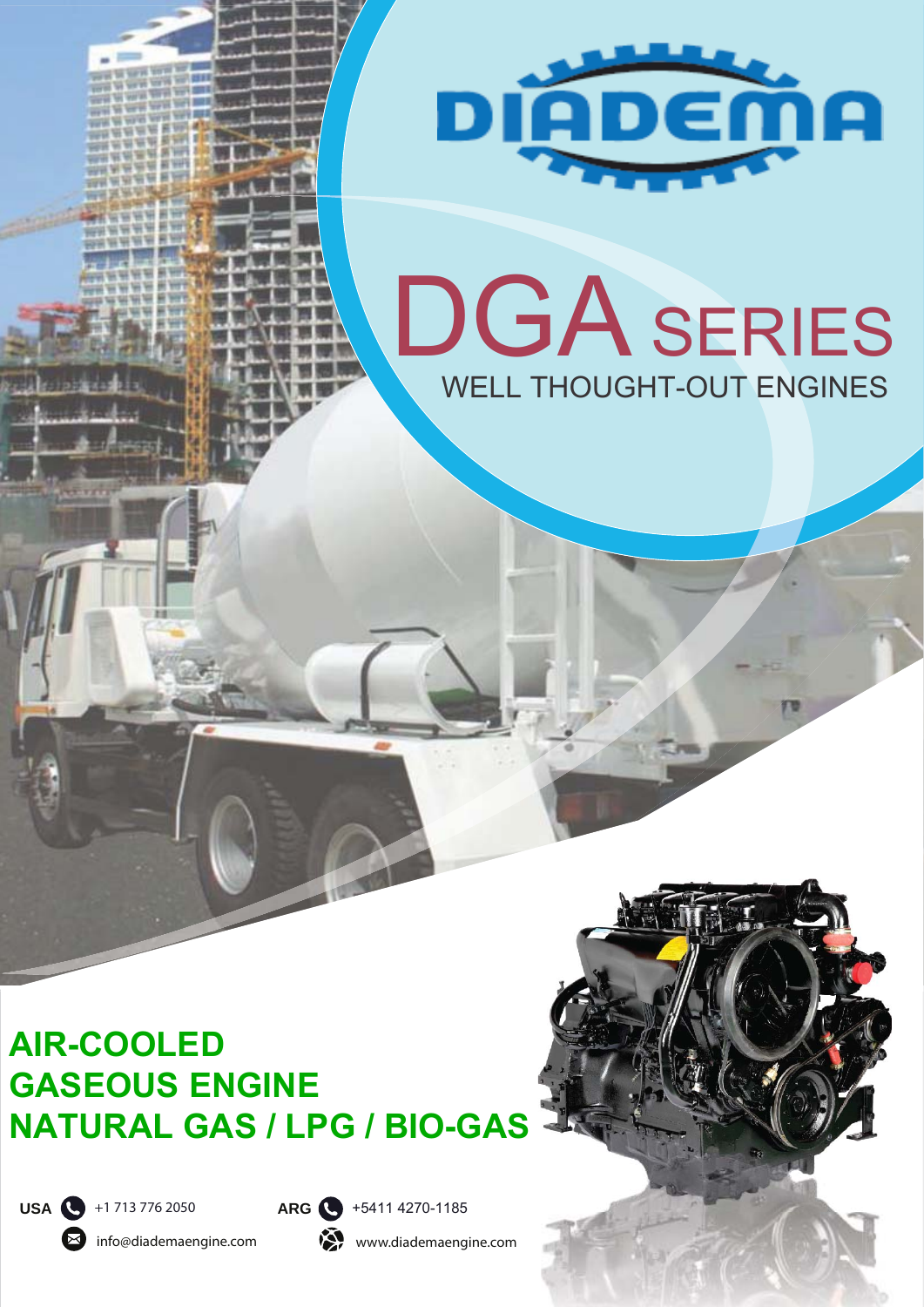#### **DIADEMA**

#### **Air-cooled Gaseous Engines** Engineered To Economise

#### **Salient Features** Designed To **Outperform**

**Standard Features**

### **Optional Features**

generation, tractor, mining, earth moving, construction, material and fluid handling, offshore, marine and automotive market segments. • Piston continuously cooled by built-in oil jet spray for minimum liner piston wear • Auto-belt tensioning system, resulting in increased belt life • Diaphrag carburetor suitable for multiple gaseous fuel with ease of duel setting and field servicing Lower fuel consumption as compared with other engines in this class (upto  $20\%$ • Full flow block type lube oil cooler for maintaining optimum lube oil temperature • Carburetor type Impco parts Lube oil cooler • Lube oil filter • Engine stop switch • Engine supports suitable for rigid mounting • Torsional vibration damper on crank pulley (for DGA656, DGA656TC engine only) as applicable • Automatic belt tension unit. • Mechanical/Electrical engine shut down system in case of 'V1 belt failure ends to meet specific application requirement. • No external lube oil piping for engine • Provision for engine-mounted, belt or ubrication gear-driven compensatory, gear driven hydraulic pump to meet specific application requirements for compact installation • All maintenance points like carburetor, lube oil filling, dipstick, air and lube oil filters on one side for easy maintenance • Turbocharged versions available for 4 and 6 cylinder engines. • Engine control panel consisting of start push button, lube oil pressure gauge, ammeters, temperature, rpm and hr meter • Industrial type silencer suitable for remote mounting • Spark arrestor type exhaust silencer • Expansion bellow **Exhaust manifold cum silencer for** DGA219/DGA328/DGA438/DGA656 engine only (replaces separate manifold and exhaust silencer) Dry type air cleaner with evacuator valve and restriction indicator (precleaner available on demand) • Engine supports • Hand starting arrangement at gear end on DGA219/DGA328 AND DGA438 only. (This requires extra heavy flywheel which can be accommodated only in SAE-1, Flywheel Housing) • Holset type flexible coupling with following unfinished bore flanges • Provision for gear driven hydraulic pump Gear driven compressor • Automatic engine shut-down arrangement in case of low lube oil pressure, high cylinder head temperature, V belt-failure and engine over speed (details on request) Note: Selection depends on application, rpm and torque to be **transmitted** • Hot air outlet ducting and fresh air intake ducting (details on request) • Raised oil filling and raised dipstick arrangement Special lube oil sumps to suit high inclinations (details on request) • Flywheel housing (SAE4,3,2 and 1) 12V/24V electrical starting system • Cold starting aid for engine starting below minus 5°C down to -20°C / -4°F (details on request) Mud filter and water separator instrument o Low lube oil pressure switch (normally closed type) o V belt failure switch High cylinder head temperature switch o Engine over speed switch (12V/24V) o 12V/24V stop solenoid o Electrical hour meter and tachometer o Lube oil temperature gauge with sensor



Various applications in industrial, power



• Ability to take drive from both engine

Maximum economy and reliability combined with air cooling are the features of these gaseous engines. The power units are produced to meet the high precision and quality standards symbolised by the name DIADEMA.

A strictly modular design ensures component standardisation which solves many spare parts supply problems. Being air-cooled, the DGA Series engines work efficiently under different climatic conditions and are easy to maintain.